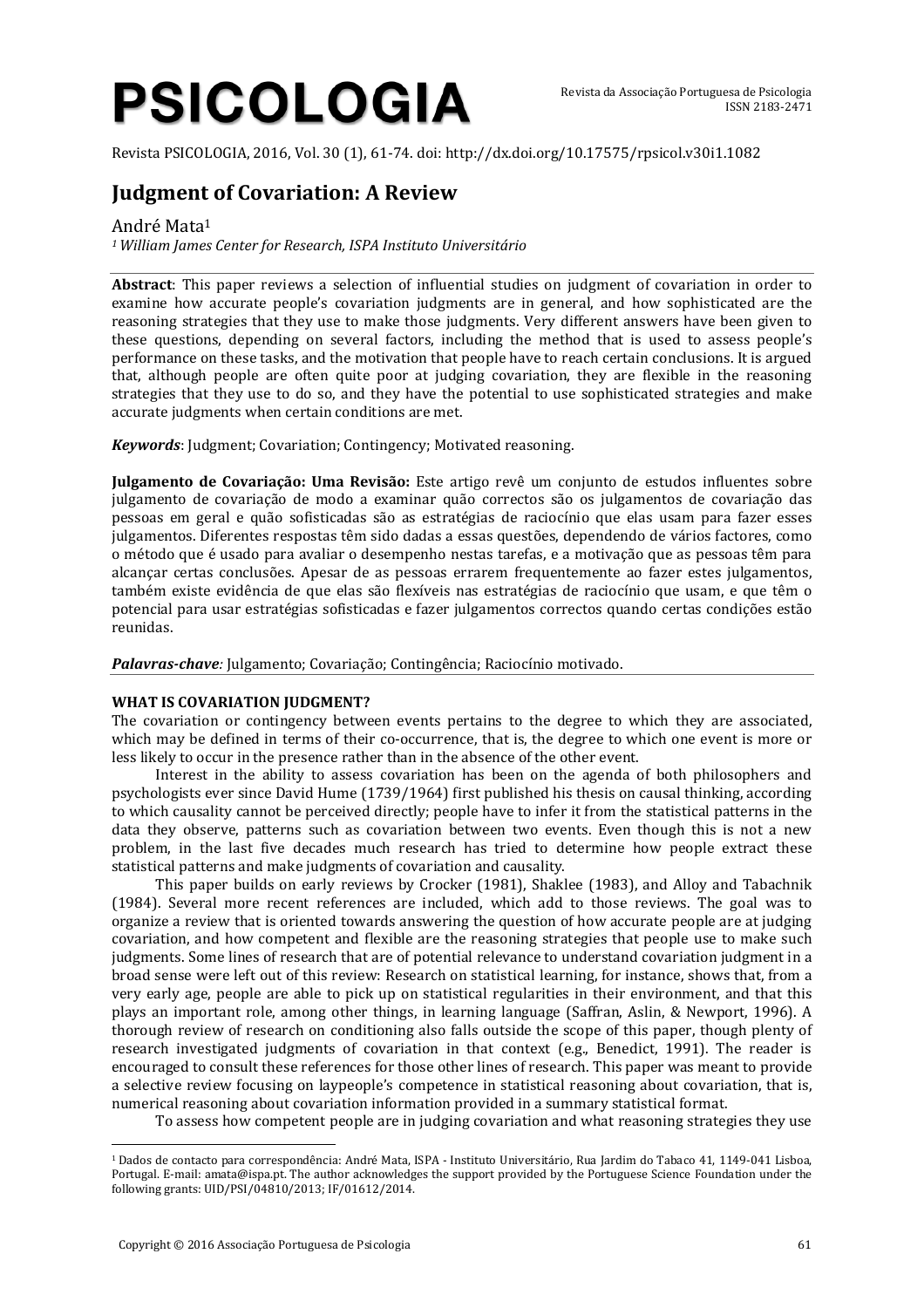when making these judgments, research has typically used problems where subjects have to determine the association between two events (e.g., symptom X and disease Y, the use of a fertilizer and a plant's blooming, cloud seeding and raining) on the basis of the number of cases where one of those events occurred or not while the other event was either present or absent. Although this ability has also been studied with continuous variables (e.g., Jennings, Amabile, & Ross, 1980), the research reviewed in this paper pertains to covariation between two dichotomous variables. In this case, the information about the co-occurrence of the two events can be represented in a 2x2 contingency table, where cell A portrays the frequency of cases where the two events co-occurred, cell B portrays the frequency of cases where the first event occurred while the second one was absent, cell C portrays the frequency of cases where the second event occurred while the first one was absent, and cell D portrays the frequency of cases where both events did not occur2. Table 1 portrays the fertilizer and plant blooming example:

**Table 1.** The 2×2 contingency table for the fertilizer and plant blooming problem, wherein A, B, C, and D represent individual cell frequencies (from Kao & Wasserman, 1993)

|                                     | The plant bloomed | The plant didn't bloom |
|-------------------------------------|-------------------|------------------------|
| The plant received fertilizer       |                   |                        |
| The plant didn't receive fertilizer |                   |                        |

Based on this information, subjects have to judge whether the two events are related, and if so, how they are related: Is there a positive relation between the use of the fertilizer and the plant's blooming, such that the fertilizer promotes the plant's blooming? Is the relation negative, such that the fertilizer suppresses the plant's blooming? Or is there no relation, such that the fertilizer has no effect on the plant's blooming?

#### **RELEVANCE**

 $\overline{a}$ 

Several authors have noted the importance of correctly grasping covariations between events: Alloy and Tabachnik (1984) argued that this faculty is essential for "making sense of or imposing sense on the world" (p. 113). Crocker (1981) famously said that it "enables individuals to explain the past, control the present, and predict the future" (p. 272). By granting people control over their environment, the ability to correctly assess covariation is also determinant to our mental and physical well-being (see below).

Thus, it is not surprising that the importance of covariation judgment to a number of fundamental cognitive operations has been acknowledged in several areas of psychology, including social learning (e.g., Bandura, 1977; Mischel, 1973), Pavlovian and instrumental conditioning (e.g., Mackintosh, 1974; Rescorla & Wagner, 1972), causal judgment (e.g., Shanks & Dickinson, 1987), problem-solving and rationality (e.g., Stanovich & West, 1998), cognitive development (e.g., Inhelder & Piaget, 1958), and clinical assessment (e.g., Chapman & Chapman, 1967), among others.

Covariation judgment is also the engine behind much of our social perception and judgment, as noted by research in attribution theory (e.g., Kelley, 1967), implicit personality theory (e.g., Bruner & Taguiri, 1954), social stereotyping (e.g., Hamilton & Sherman, 1989), and helplessness and control (e.g., Seligman, 1975).

Starting with attribution, Kelley's (1967) influential attribution theory explicitly calls for the ability of the social perceiver to assess covariation, in that it proposes that our causal attributions are based on the perceived covariation between behaviors and several potential causes of those behaviors.

Research on implicit personality theories (e.g., Bruner & Taiguri, 1954; Schneider, Hastorf, & Ellsworth, 1979) also focuses on the ability to perceive covariation. Implicit personality theories are assumptions about several personality traits that are associated, or that covary. Thus, people tend to believe that certain traits are associated with, or covary with, other traits (e.g., happy people are also friendly, quiet people are shy, artistic people are unconventional). These theories help to make sense of how we form rich impressions of people based on very little information.

Stereotyping of social groups involves beliefs in the form of covariations between certain attributes and members of a group. Work on illusory correlations demonstrated the cognitive basis of stereotypes and how biases in judgments of covariation between group membership and attributes can give rise to stereotypes of minorities and negative reactions toward their members (e.g., Hamilton  $\&$ Gifford, 1976; Hamilton & Rose, 1980).

<sup>&</sup>lt;sup>2</sup> All the examples and judgment strategies discussed in this paper refer to attributes that are presented in a present vs. absent fashion (e.g., fertilizer vs. no fertilizer). However, people can also be confronted with ecologies where all attributes are always present at some level (e.g., fertilizer A vs. fertilizer B). For such an environment, some of the judgment strategies discussed below do not apply.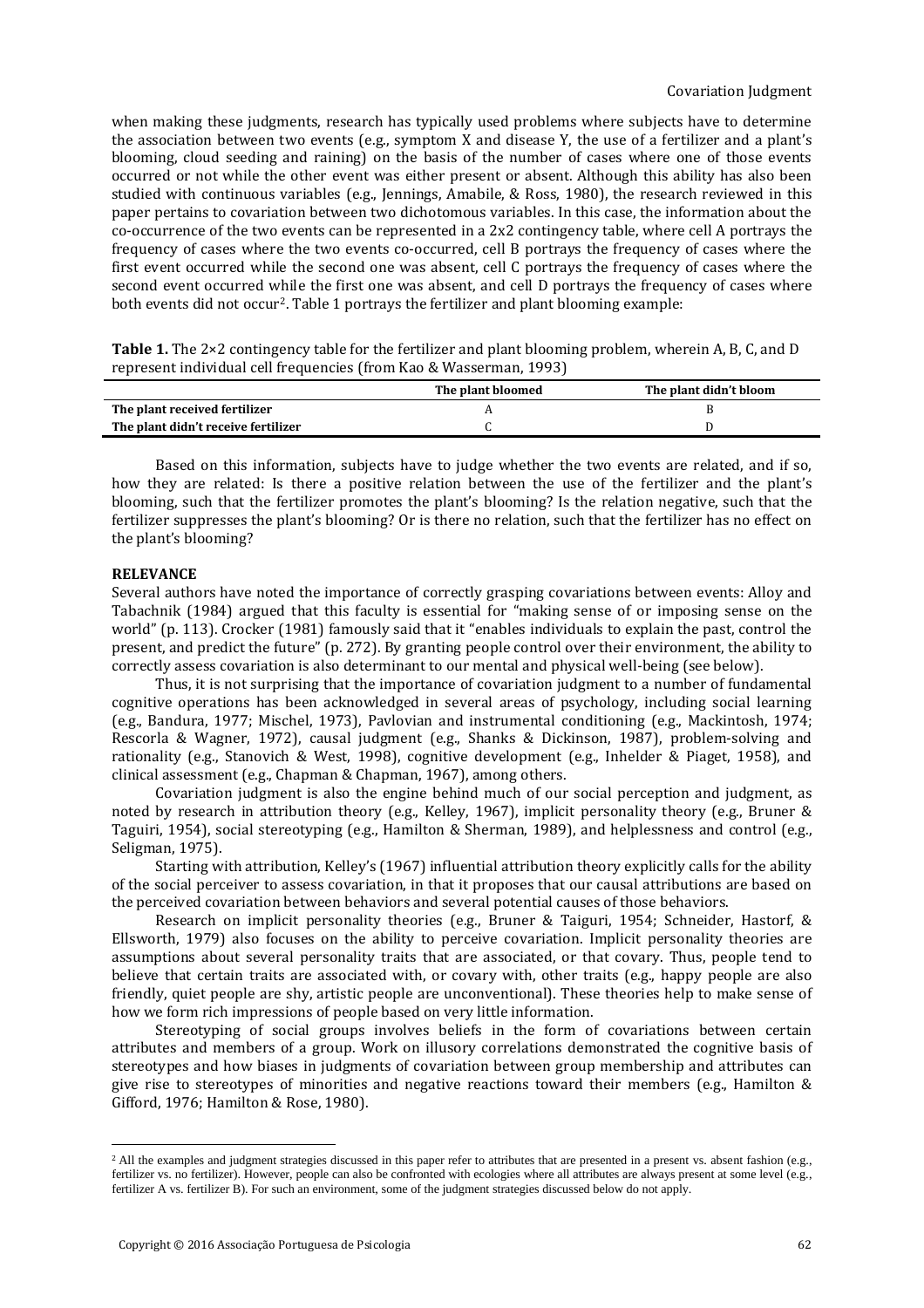Research on helplessness and perception of control also hinges on the ability to accurately assess covariation. Learned helplessness is said to occur when individuals believe that their behavior holds no control over their outcomes (Seligman, 1975), in other words, that there is no covariation between their behavior and their outcomes. This research has made a solid case for the importance of perceived control and the detrimental consequences of perceived helplessness to mental and physical health (e.g., Averill, 1973; Langer & Rodin, 1976; Seligman, 1975; Thompson, 1981).

Given its importance and its pervasiveness in so many areas of our mental and social lives, much research has tried to determine 1) how good we are at assessing covariations between events, that is, how accurate are our covariation judgments, and 2) how we do it, that is, what strategies we use to make such judgments and how sophisticated they are. Before these questions can be answered, and because the judgment of covariation does not stem from a single unitary process, the several steps involved in its operation will now be discussed. A look into how well or badly we perform at these various steps can then help explain how accurate and sophisticated are our judgments of covariation.

### **DISSECTING THE PROCESS**

Crocker (1981) identified the several steps that are involved in making a judgment of covariation. According to her model, "a "naive scientist" must (1) decide what kinds of data to collect, (2) sample cases from the population of cases, (3) interpret the cases (i.e., code the data), (4) recall the data that have been collected and estimate the frequencies of confirming and disconfirming cases, (5) integrate the evidence" (p. 273)3. Each of these five steps will be examined now, with special attention given to the fifth step. Also, for each step some of the potential biasing factors identified by Crocker will be discussed.

#### **Weighing the evidence**

When assessing covariation, one should pay attention to both confirming and disconfirming cases of the hypothesized relation, but research on hypothesis testing (e.g., Snyder & Swann, 1978; Wason & Johnson-Laird, 1972) shows that people consider confirming cases to be more relevant for making judgments than disconfirming cases. This is the case in covariation judgments as well, with several studies showing that people harbor erroneous beliefs concerning what information is necessary in order to make a covariation judgment. Both Crocker (1982) and Wasserman, Dorner, and Kao (1990) asked for estimates of the relative importance of Cells A, B, C, and D to make covariation judgments, and both studies came to the same ordering of perceived cell importance: Cell A > Cell B > Cell C > Cell D.

This differential weighting of evidence biases the process of assessing covariation from the beginning. In later steps (step 5 in particular, where the collected evidence is integrated), this may have severe consequences and make it impossible for people to use normative ways of analyzing the data that require equal cell utilization. The problem with giving more weight to the information in cell A compared to the information in other cells is that a high frequency of cell A cases alone is not sufficient to guarantee that two events covary. For that, one has to determine whether the probability of the two events cooccurring differs from the probability of one of the events occurring in the absence of the other, and this calculation calls for the information in all four cells (see step 5).

#### **Sampling the evidence**

Given that one cannot have access to all the information that is relevant to make a covariation judgment, one has to sample instances from the entire universe of information. Ideally, those sampled instances should be representative of the population as a whole. A random selection procedure, although not guaranteeing representativeness, would at least make every instance in the population equally likely to be selected. However, there are several sampling biases that prevent the sample that one collects to be random (see Crocker, 1981). Also, people do not subscribe to the law of large numbers and often believe that even a small sample is representative of the population (Kahneman & Tversky, 1972; Tversky & Kahneman, 1971), which makes them prone to make judgments of covariation on the basis of very few observations and, still, be confident about them.

#### **Interpreting the evidence**

 $\overline{a}$ 

The observed cases must be interpreted as confirming or disconfirming, a process that should not go wrong if the presentation is unambiguous, as in the table above. However, more ambiguous cases are prone to biased interpretation as confirming or disconfirming depending on the individual's expectations,

<sup>3</sup> In Crocker's (1981) model there is still a sixth step that pertains to using the judgment of covariation that one has made to make other judgments (for example, predicting the value of one variable on the basis of another) and decisions, but we consider this to be an extra process that is not necessary to judging covariation and therefore falls outside the scope of this review.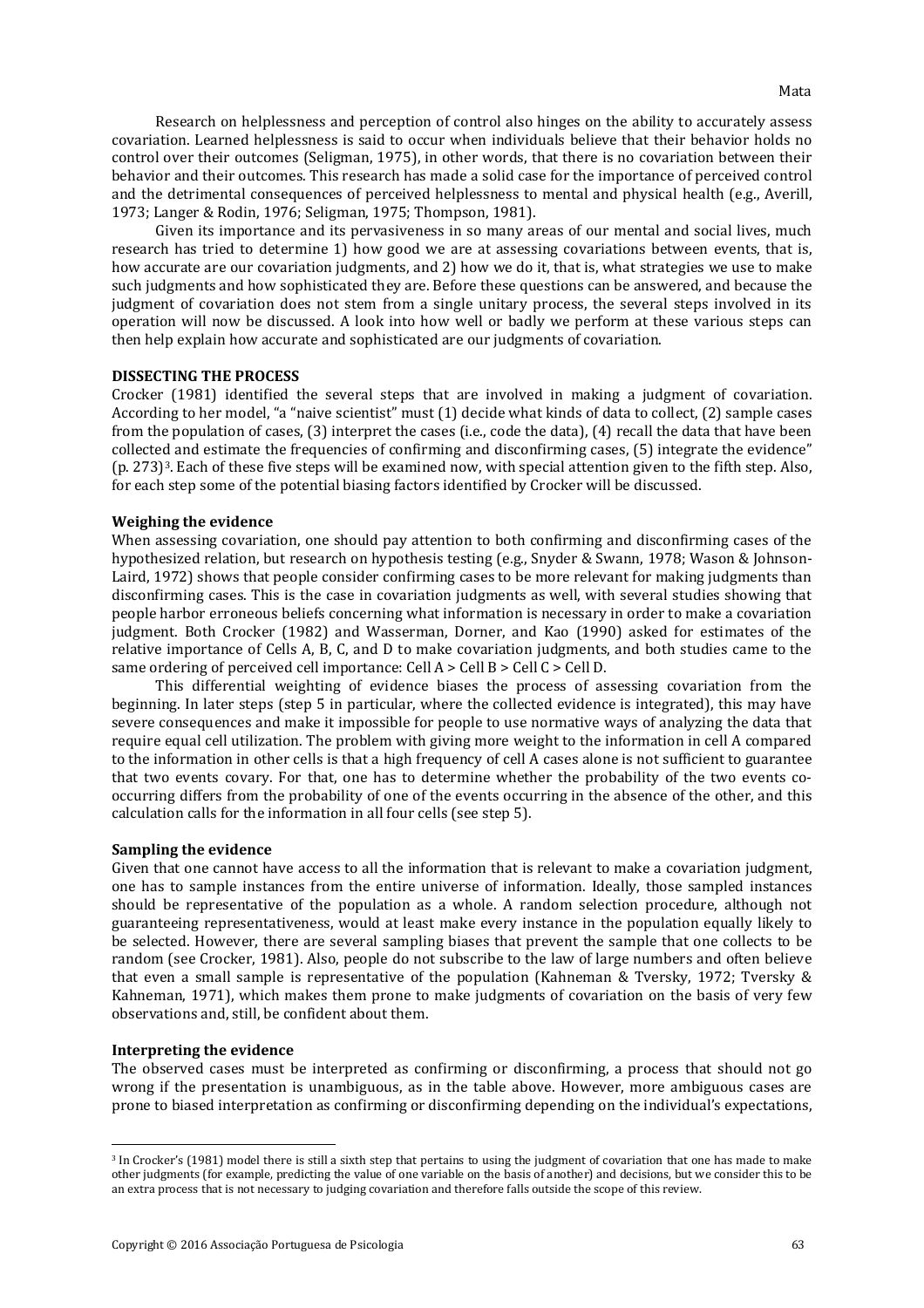which can make people prone to perceive covariations that are consistent with their initial expectations (Nisbett & Ross, 1980). The categories that the perceiver has used recently also have the potential to influence his/her interpretation of new instances, as demonstrated by research on priming (e.g., Srull & Wyer, 1979). And finally, because of our difficulty in dealing with information about absences (Newman, Wolff, & Hearst, 1980), negative confirming cases might be not considered to be related to the covariation in question or may be difficult to process.

#### **Remembering the evidence**

The information that one has encountered and interpreted has to be subsequently recalled in order for people to make a judgment. Biases can occur at this stage too, because those instances that fit the individual's expectations or that are somehow distinctive are likely to be more available in memory and therefore overrepresented in frequency estimates, recognition, and recall, when compared to other instances (Hamilton & Gifford, 1976; Hamilton & Rose, 1980; Tversky & Kahneman, 1973), thus rendering any judgment of covariation that is memory-based likely to be incorrect. Also, primacy and recency effects related to the order in which the information was learned can make some instances more likely to be remembered than others (e.g., Murdock, 1962), and this has been demonstrated for covariation judgment in particular as well (Yates & Curley, 1986).

#### **Integrating the evidence**

In order for people to assess the degree of covariation in the information they have collected and are able to recall, they have to compile this information in some way. Greater attention will be paid to this fifth step because in many studies a summary presentation format is used whereby the data are presented in a 2X2 contingency table, and therefore subjects are spared the trouble of going through steps 1 to 4. Moreover, this fifth step is the most relevant to the question of how sophisticated our participants' reasoning is, as it concerns the way the individual integrates the data and thinks about it to make the judgment.

Numerous studies have found that there are four basic strategies that people use to analyze the available evidence and then formulate a judgment of covariation between two dichotomous variables (Arkes & Harkness, 1983; Inhelder & Piaget, 1958; Nisbett & Ross, 1980; Shaklee & Mims, 1982; Shaklee & Tucker, 1980; Smedslund, 1963; Ward & Jenkins, 1965)4. These strategies range in complexity or sophistication.

The least sophisticated strategy consists of comparing the frequency of co-occurring cases, that is, cases where both events are present, depicted in the A cell of a contingency table, to the frequencies of other cases. According to this cell-A strategy, one considers both events to covary if the frequency of cases in this cell is greater than the frequencies of cases in the other cells.

A second strategy consists of comparing the frequency of cases where both events occur (cell A) with the frequency of cases where the first event is present but the second is not (cell B), and it is typically called the A-B strategy. If the former frequency is greater than the latter, one concludes that there is a positive association between the events.

More demanding than the previous strategies in that it uses the frequencies from all four cells, the sum-of-diagonals strategy consists of comparing the cases that suggest a tendency for both events to cooccur (cells A and D) with the cases that contradict this tendency (cells B and C). The underlying calculation consists of comparing the sums of the frequencies in the diagonal cells of a contingency table. Should the first sum be greater than the second one (i.e., if  $(A + D) > (B + C)$ ), one concludes that there is a positive association between the events; if the opposite is true, a negative association is inferred; and if they are equal, the events are perceived to be unrelated.

Finally, one can judge the extent to which the events are related by comparing the conditional probabilities of both events co-occurring and of the first event occurring in the absence of the second one, and conclude that there is covariation should these probabilities differ from one another (i.e., if  $[A/(A +$ C)]  $\neq$  [B/(B + D]). This strategy of comparing conditional probabilities is known as the  $\Delta p$  strategy. Both the sum-of-diagonals and the  $\Delta p$  strategies use the information in all four cells, but only  $\Delta p$  is normative, providing accurate judgments for every problem. The sum-of-diagonals strategy is effective when the two states of at least one of the variables occur equally often, but when these base rates are disparate, judgment errors may occur, such as detecting covariation where there is none (Jenkins & Ward, 1965), a problem that also undermines the accuracy of judgments made on the basis of the cell A and the A-B

 $\overline{a}$ 

<sup>4</sup> For a review of other strategies, see Hattori and Oaksford (2007). Furthermore, for strategies that do not focus on specific cells, but rather on base rates, see Fiedler and Freytag (2004).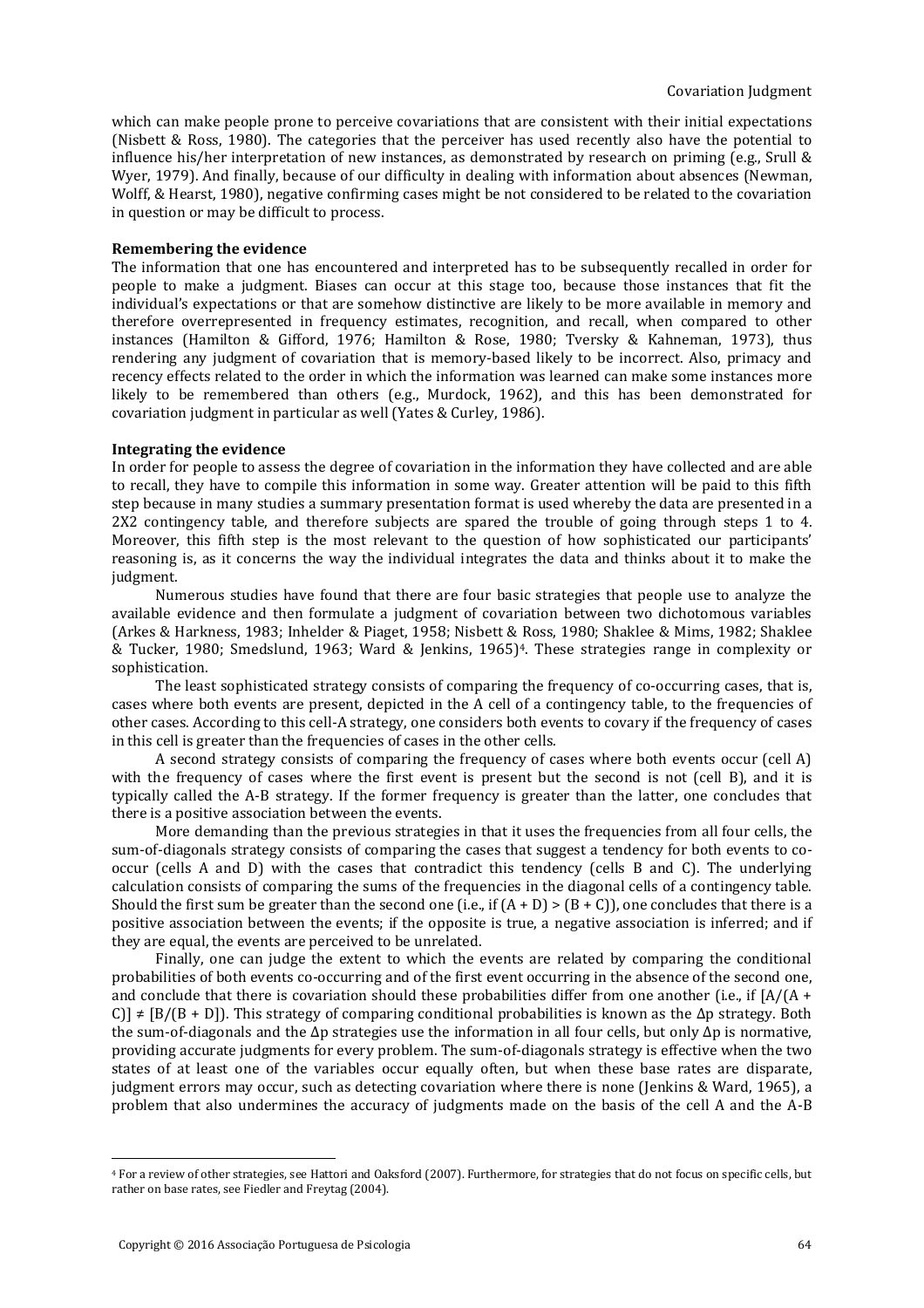strategies. The Δp strategy avoids this pitfall by being sensitive to the base rates of the alternative states of the variables.

These different strategies do not differ only in the amount of information that is necessary to integrate, but also in the nature of the algebraic treatment of the raw data. Whereas the first three strategies require only addition and subtraction, the Δp strategy involves thinking at a qualitatively higher level, not only demanding the four pieces of information to be equally weighted (so does the sumof-diagonals), but also calling for positive instances to be considered proportionally to the marginal totals or base-rates.

So which of these strategies is more prevalent in people's covariation judgments, and how accurate are those judgments in general? Several studies will now be reviewed, which have tried to answer these questions using a range of different methodologies.

#### **THE FIRST GENERATION OF RESEARCH ON JUDGMENT OF COVARIATION**

In early studies, laypeople's abilities to assess covariation were depicted in a flattering way. Inhelder and Piaget (1958) assessed correlational reasoning in children and adolescents, and they stated that, starting at age 15, people already take into account all four cells of a 2 X 2 table to estimate the relationship between two binary variables, which they interpreted as indicating the maturation of people's notion of correlation. However, for these authors, mature reasoning meant using the sum of diagonals, a strategy that does not always lead to an accurate judgment. Jenkins and Ward (1965) pointed out that, if the two states of at least one of the variables have very different frequencies, that is, if the base-rates of the alternative states of one of the events differ greatly, this strategy results in error. That is why Jenkins and Ward suggested the  $\Delta p$  as the normative strategy to assess covariation.

In subsequent research, Smedslund (1963) arrived at a very different conclusion. In a study where participants had to judge the association between a symptom and a disease, no relationship was found between the actual correlation in the stimuli and subjects' judgments. Furthermore, in stark contrast with Inhelder and Piaget's (1958) earlier findings, when questioned about the reasoning behind their judgments, the majority of the subjects reported having based their judgments on the frequency of cases where symptom and disease co-occurred, that is, positive confirming cases. Even when the information was presented in summary tables indicating the frequencies of the four types of instances, the best predictor of subjects' judgments was still the frequency of positive confirming cases, once more revealing a biased overweighting of cell A instances. Smedslund concluded that "normal adults with no training in statistics do not have a cognitive structure isomorphic with the concept of correlation. Their strategies and inferences typically reveal a particularistic, non-statistical approach, or an exclusive dependence on the frequency of ++ (positive confirming) instances." (p. 172).

These first two studies are representative of much of the research that followed, in that they provide mixed evidence and contradictory conclusions. The findings of later studies did not do much to clarify this confusing state of affairs, with some research suggesting that people are sophisticated and accurate judges of covariation, and other research conveying a much more disappointing picture of abilities in this domain.

The next relevant set of studies was done by Jenkins and Ward (1965), and it arrived at equally disappointing conclusions. In their experiments, subjects produced responses (pressing one of two buttons) that were followed by outcomes (score or no score), and the subjects' job was to judge the contingency between their responses and the outcomes that followed, over the course of several trials. This contingency varied in a way such that in some problems subjects had control over the outcomes whereas in other problems they had no control. The results showed that subjects' judgments were not guided by this actual contingency, but only by the number of successful trials (i.e., the number of trials on which the desired outcome occurred). Thus, subjects in these experiments completely misperceived the objective degree of control they had over the outcomes. As in the study by Smedslund (1963), these studies suggested that people generally do not know what evidence should be used in judgments of covariation and that they lack a concept of contingency.

However, some authors questioned the generality of Jenkins and Ward's (1965) conclusions regarding people's lack of a concept of contingency. Alloy and Abramson (1979), for example, argued that the response in Jenkins and Ward's studies was not a binary variable but rather a ternary variable, because in addition to pressing button A or B, there was also the option of not pressing any button, and that subjects did have a high degree of control because the desired outcome was never obtained when they did not press a button. To address this problem, Alloy and Abramson made the response about pressing or not pressing a button a truly two-level variable response. The objective degree of contingency between response and outcomes was varied, as was the frequency and hedonic valence of the outcomes (losing money, winning money, or no valence). They found evidence for greater accuracy than what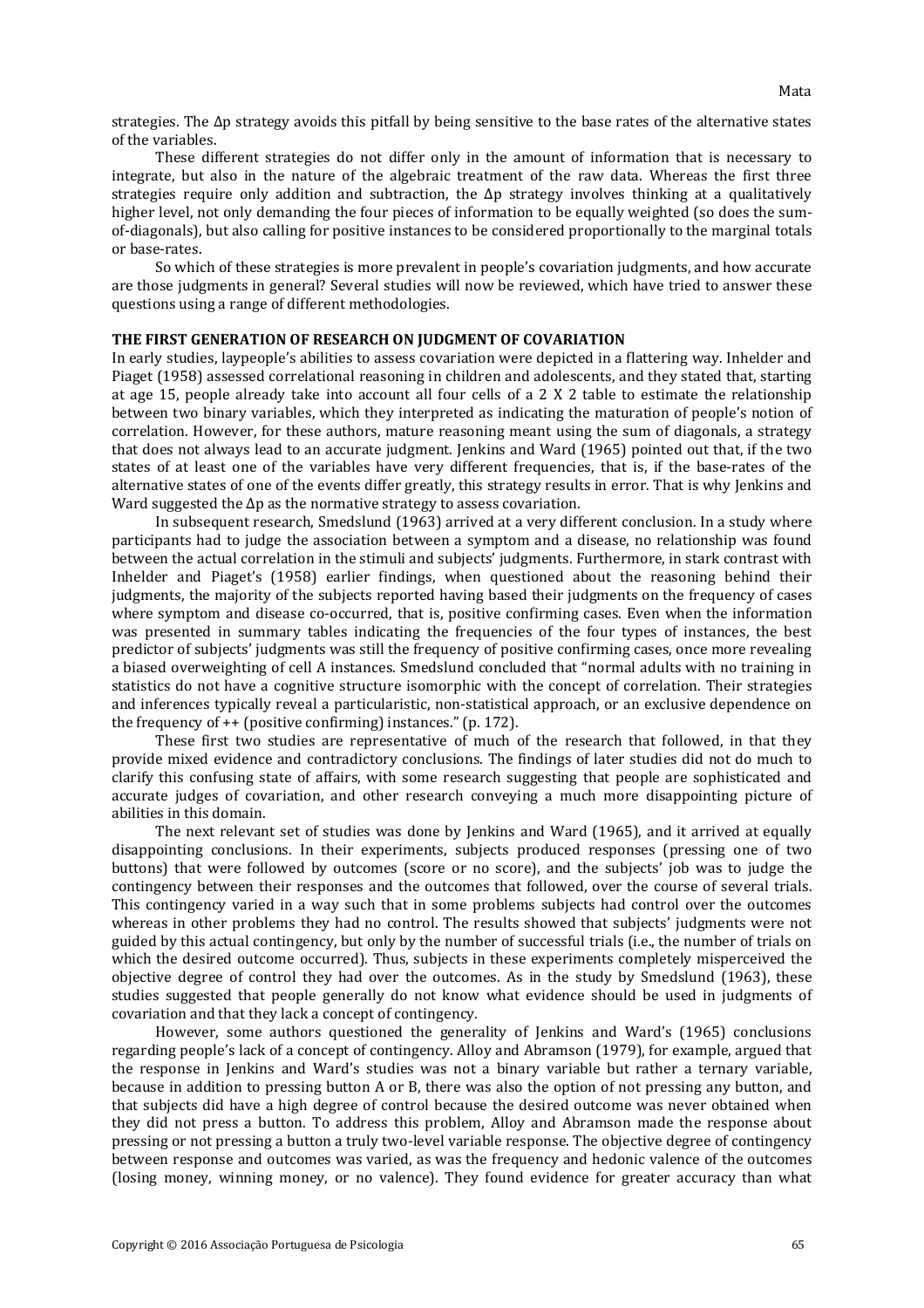Jenkins and Ward had found, but only under certain circumstances: Subjects' judgments of control were accurate when subjects did in fact have control, but not when there was no relationship to the outcomes, or when outcomes were valenced. Allan and Jenkins (1980) also made the choice alternative about response or no response, and, as Alloy and Abramson (1979), found more accurate judgment than when both response alternatives were active responses (as in Jenkins and Ward's study).

With regard to the failure of Alloy and Abramson's subjects to detect noncontingency, Peterson (1980) argued that the errors people make when judging the relationship between events that are unrelated to each other is not due to lack of understanding the concept of covariation, but because noncontingency is not expected in experimental situations where subjects tend to believe that events are meaningful and not randomly generated. In Peterson's (1980) experiment, the possibility of noncontingency was made clear, and subjects were indeed more likely to recognize noncontingency between events.

Thus, it would appear that people in general are better than Smedslund (1963) and Jenkins and Ward (1965) made them out to be. Indeed, in another study, Ward and Jenkins (1965) also found that certain conditions of information presentation improved people's judgment accuracy. Namely, when their subjects received information about the relationship between the two events in a summary table format, they judged the covariation between the events accurately and appeared to use the sophisticated Δp strategy most of the time. Those who received information in a serial fashion (i.e., trial by trial), however, misjudged the relationship between the events and, like Smedslund's (1963) subjects, appeared to rely mostly on the frequency of positive confirming cases, even when they received the summary table after receiving the information serially.

However, even in the privileged condition where subjects received information displayed on a summary format, we cannot be sure of what strategy they were really using. This is because, as Shaklee and colleagues noted (e.g., Shaklee, 1983; Shaklee & Tucker, 1980; Shaklee & Wasserman, 1986), many of these early studies suffered from a confound between different strategies that could produce the same judgment. This confound frequently resulted in another serious problem in the interpretation of the data: when the participant's judgment was correct, the researchers took this as a sign that the underlying judgment strategies must have been adequate. However, because different strategies, both adequate and inadequate, might have led to that judgment, the adequacy of the judgment strategies cannot be inferred from judgment accuracy.

Let us go back to Ward and Jenkins (1965) and see how these problems may have plagued their study and contributed to generating flattering conclusions that were perhaps unwarranted. These authors inferred the judgment strategies that their participants used from the correlation between the outcome of the several strategies that they proposed as likely candidates to be used and the actual judgment the participants made. However, they were not able to avoid a correlation between simple rules such as the number of confirming cases  $(A + D)$  and complex rules such as  $\Delta p$ . Because the intercorrelations between the judgments predicted by the different judgment strategies was often high (r > .50 in most cases, and sometimes as high as .80), it is not clear whether the strategies identified by these correlations were actually the ones that their subjects used.

This is a problem that also plagued other studies at the time (e.g., Seggie & Endersby, 1972). These studies came to optimistic conclusions based on the participants' overall accuracy, but an inspection of the problems that were used reveals that they shared the same problem: even a strategy as simple as A-B would lead to correct judgments.

This confound then leads to a problem of lack of correspondence between accuracy and strategy, such that one cannot infer how sophisticated the judgment strategy a certain individual is using from how accurate or inaccurate his/her judgment is (Allan, 1980; Shaklee, 1983; Shaklee & Wasserman, 1986). We know that only a poor judgment strategy could lead someone to make an incorrect judgment. However, when someone makes an accurate judgment, he/she could also be using an inadequate judgment strategy and, thus, be "right for the wrong reasons" (Shaklee & Wasserman, 1986).

Therefore, in many of these early studies, judgment accuracy is not a good basis to infer that sophisticated judgment strategies were used (Shaklee, 1983; Shaklee & Wasserman, 1986). And, in other cases, it is not even possible to know whether this was a problem or not because the authors do not report the actual problems that were used (e.g., Inhelder & Piaget, 1958), or because subjects experience different frequencies of the possible combinations of the two events, as when they respond freely to determine the control they have over an outcome (e.g., Allan & Jenkins, 1980; Alloy & Abramson, 1979; Jenkins & Ward, 1965). Overall, then, in the first two decades of research on judgment of covariation the evidence concerning how accurate people's judgment is and how sophisticated is the reasoning that underlies that judgment was inconclusive.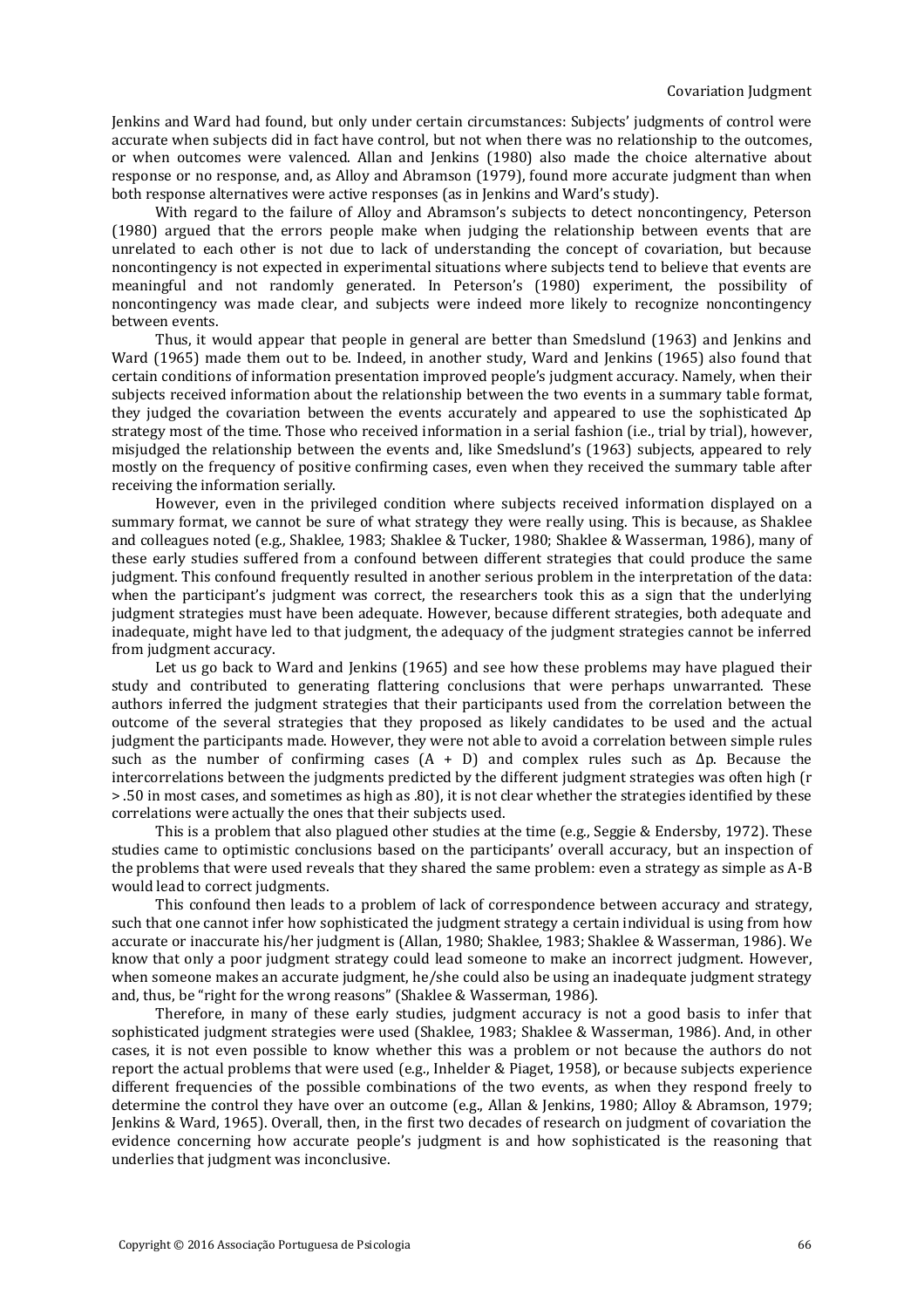#### **THE SECOND GENERATION OF RESEARCH ON JUDGMENT OF COVARIATION**

In an attempt to solve these problems, new methodologies were developed in subsequent research. First, Shaklee and Tucker (1980) created a set of problems that enabled them to discriminate among the four judgment strategies (Δp, sum-of-diagonals, A-B, and cell A). The rationale behind this set of problems was that different judgment patterns would emerge across the problems depending on the strategy that people used. Their problems were structured hierarchically such that some were solvable by all strategies whereas others could be solved only with the most complex strategy. Specifically, what they called cell A strategy problems were solvable by all four strategies; A-B problems were solvable by A-B, sum-ofdiagonals, and Δp strategies, but the cell A strategy would lead to incorrect judgments; sum-of-diagonal problems were solvable by sum-of-diagonals, and Δp strategies, but cell A and A-B strategies would lead to incorrect judgments; and conditional probability problems were solvable by the Δp strategy alone. Thus, every participant's solution pattern was measured on a kind of Guttman scale that enabled the authors to determine what their likely judgment strategy was. In their experiments, the strategies that Shaklee and colleagues identified as the most frequent using this analytical approach were the sum-ofdiagonals (Shaklee & Tucker, 1980) and A-B (Shaklee & Mims, 1981, 1982). Only a minority of people were found to use the optimal Δp judgment strategy. Overall, then, these studies reveal only a moderate level of sophistication in the way laymen judge covariation, and they contradict the optimistic findings of some of the previous studies. However, cell A judgment patterns were also rare in these studies, which means that the conclusion that Smedlund (1963) came to was also probably exaggerated, this time on the side of underestimation.

Using another methodology, Wasserman et al. (1990) presented subjects with a set of covariation problems that were constructed in such a way that made it possible to infer the differential importance of each cell depending on the various judgments that were made. This is how it worked: Among all the problems that participants analyzed there were problems that differed only in the value of a specific cell, sharing the same values for the other three cells. The difference in the judgments that were made for these two problems worked as a measure of the importance of that specific cell, and the various differences corresponding to the importance of the different cells could then be compared to establish their relative importance. This method confirmed what the measures of the perceived importance of each cell had already revealed (see step 1 of the covariation judgment process above): that the different cells are used differently in a decreasing order of importance  $(A > B > C > D)$ . This unequal cell utilization (replicated by Levin, Wasserman, & Kao, 1993, and Kao & Wasserman, 1993, using others methods) makes it impossible for people to use normative ways of analyzing the data that require equal cell utilization (see step 5 above).

The fact that these more recent methodological approaches revealed modest performance accuracy and nonnormative strategy use, whereas previous studies had found good performance and inferred sound strategy use, illustrates how choice of method has been at least partly responsible for the great variability of results and conclusions in this literature. Trying to find a method that is appropriate to assess judgment of covariation and the strategies behind it has been a problem for this research. With regard to this, Crocker (1981) recommended that "given the difficulties inherent in any particular method of assessing subjects' use of information, researchers should attempt to replicate their findings using a variety of methods" (p. 284), for instance, combining rule analysis, cell ratings and self-report (Mata, Ferreira, & Sherman, 2013; Mata, Garcia-Marques, Ferreira, & Mendonça, 2015; Mata, Sherman, Ferreira, & Mendonça, 2015).

#### **FACTORS THAT IMPACT ON JUDGMENT OF COVARIATION**

We have seen how the method that is used to measure judgment accuracy and infer judgment strategy can influence how accurate and sophisticated people appear to be. Other factors, related to the task, the data, and the perceiver, can influence how accurate and sophisticated people really are.

First, instructions can foster accurate covariation judgments by informing participants about which pieces of evidence are relevant to the judgment (e.g., Alloy & Abramson, 1979; Crocker, 1982), or by making clear the possibility of noncontingency (Peterson, 1980). For example, Crocker (1982) showed that the way the question about the covariation is phrased, specifically whether the question was biased in that it mentioned a particular type of instance or unbiased in that it mentioned all types of instances, can influence what information subjects deem necessary to answer it (see also White, 2003).

Second, the data that are presented for participants to make their judgments and the way in which they are presented are other influential factors. If the instances upon which covariation judgments are made are 1) low in frequency (Inhelder & Piaget, 1958), and 2) summarized or presented in table form (e.g., Shaklee & Mims, 1982; Ward & Jenkins, 1965), judgments are more likely to be accurate and judgment strategies are more likely to be sophisticated than when these conditions are not met. Still, even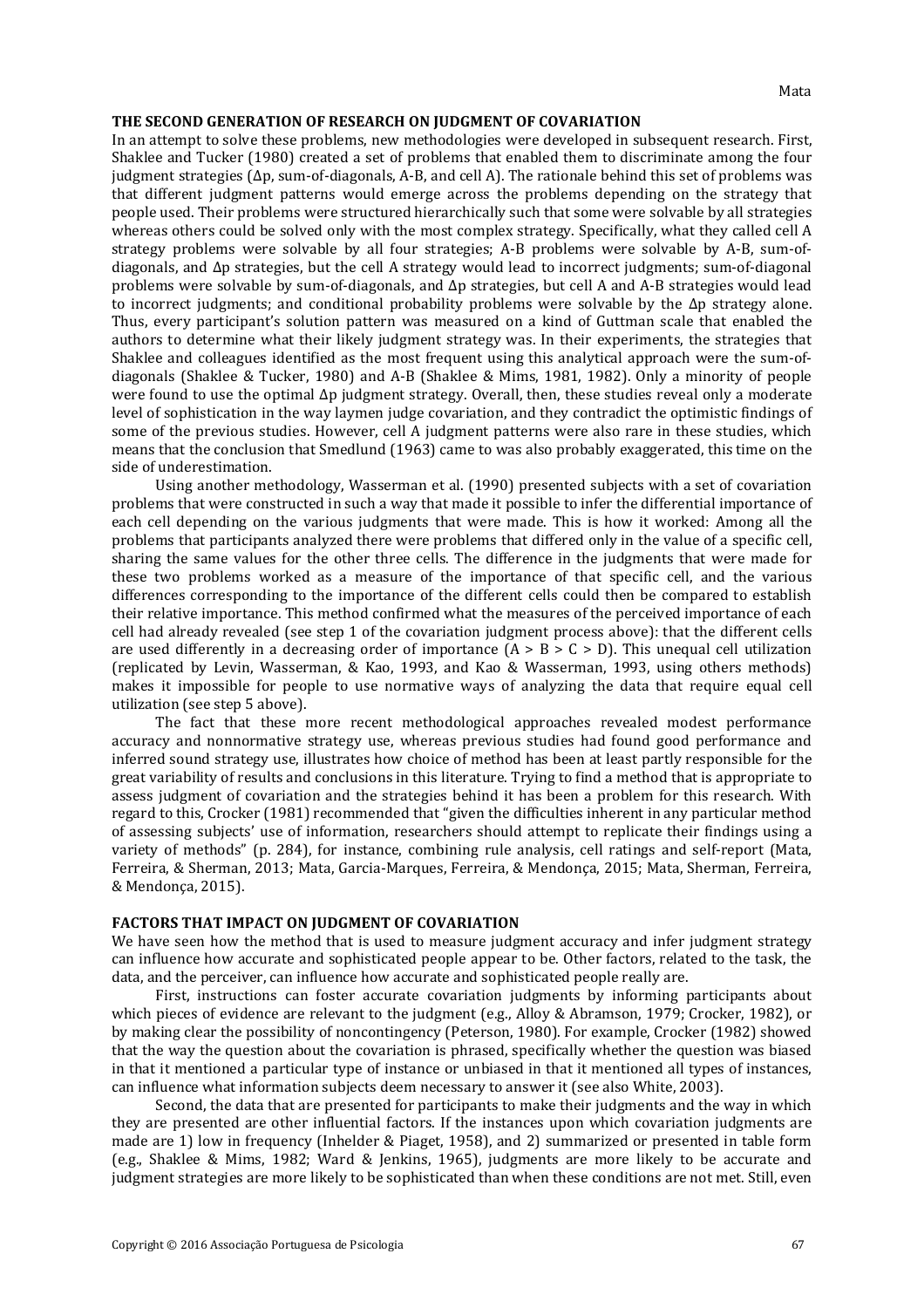when these conditions are met, judgments are not guaranteed to be accurate nor the strategies to be sophisticated. Several studies have shown, for example, that summary tabular presentation may be necessary but not sufficient to promote the use of a sound judgment strategy. Indeed, even when the information is displayed in this facilitative way, individuals often appear not to reason in a normative way (e.g., Kao & Wasserman, 1993; Shaklee & Hall, 1983; Shaklee & Tucker, 1980; Shaklee & Wasserman, 1986; Wasserman, Dorner, & Kao, 1990).

Third, certain characteristics of the perceiver can also influence his/her performance. As Alloy and Tabachnik (1984) argued, the individual's prior expectations about the covariation between two events, and the way they interact with actual situational information about the objective covariation, have a profound influence on that person's judgment of covariation. Because judgments tend to be biased such that individuals see the relationships that they expect to see (e.g., Chapman & Chapman, 1969; Hamilton & Rose, 1980), expectations can lead to incorrect judgments whenever expectations are not consistent with reality. Lack of a priori expectations about the covariation is a safeguard against such biases and is therefore more likely to promote accurate judgments.

Also related to the perceiver, the personal relevance of the covariation that one is judging and the desire to get to accurate or self-serving outcomes are likely to influence the quality of one's judgment and the sophistication of the judgment strategies that one uses. Most of the early research on covariation judgment ignored the potential impact of motivation on performance. The way in which experimental tasks were typically presented to participants probably triggered a low level of personal involvement (e.g., problems dealing with the effect of fertilizers on plants, or the relationship between abstract symptoms and diseases). It is not surprising that, under these circumstances, people tend to select more elementary reasoning strategies that demand little investment of time and cognitive resources. However, some authors (e.g., Arkes & Harkness, 1983) argue that, if the personal relevance of the tasks were higher, these same people could be motivated to invest more time and cognitive resources in the tasks and should opt for more complex strategies. That is, they suggest that the reason for the usual low rate of people who use complex strategies might be that in these studies people were not sufficiently involved in the task to invest in the use of cognitively more expensive strategies, and not because these strategies are absent from most people's repertoire of strategies. Making these tasks more engaging not only serves the purpose of testing the effects of involvement on people's judgment; it also provides a better way to test the full extent of people's reasoning potential.

#### **MOTIVATED JUDGMENT OF COVARIATION**

In the first study to explore the influence of motivation on covariation judgment, Harkness, DeBono, and Borgida (1985) manipulated participants' involvement with the judgment task. Specifically, female participants received information about a fictitious man called Tom and his previous decisions to date or not date women on the basis of their attributes (they read sentences such as "the woman had (did not have) a good sense of humor, and Tom decided (did not decide) to date her"). On the basis of this information, participants were to judge whether the several attributes were related or unrelated to this man's decision. In order to manipulate involvement, some participants were led to believe that they would be dating the man in the near future (high-involvement condition), whereas this was not the case for other participants (low-involvement condition). On the basis of participants' performance on several such covariation judgments (pertaining to the relation between several attributes and the man's decision to date women), the likelihood of their using simple or complex strategies was calculated, following Shaklee and Tucker's (1980) procedure. Results showed that high-involvement subjects, that is, women who believed they would be dating this man and thus had a stake in forming an accurate impression of him, used more complex strategies (mostly the sum-of-diagonals but also conditional probabilities) and therefore tended to be more accurate in their judgments.

These findings provided the first demonstration that a person may use rudimentary or sophisticated judgment strategies, depending on his/her level of involvement. This begs for a departure from the mindless picture of the lay judge as having only a poor choice of strategies available to him/her. It is not that these results call for an altogether opposite and optimistic picture of mindfulness and sophistication. Instead, these results, together with others that started accumulating around that time, helped form a more complex picture of the human thinker: As Harkness et al. (1985) put it, "the human can be "mindless" and rudimentary, but the human can also be "mindful" and complex in the use of strategies. The current findings go beyond this intriguingly to suggest that humans can be quite mindful in deciding when to be mindless; they can be quite rational in deciding when to be irrational" (p. 31).

Harkness et al. (1985) were interested in the effect of issue-involvement on the complexity of the strategies that were used to judge information related to the issue. In terms of the taxonomy of motivated reasoning (see Kunda, 1990), the motivation that they induced was non-directional, concerned only with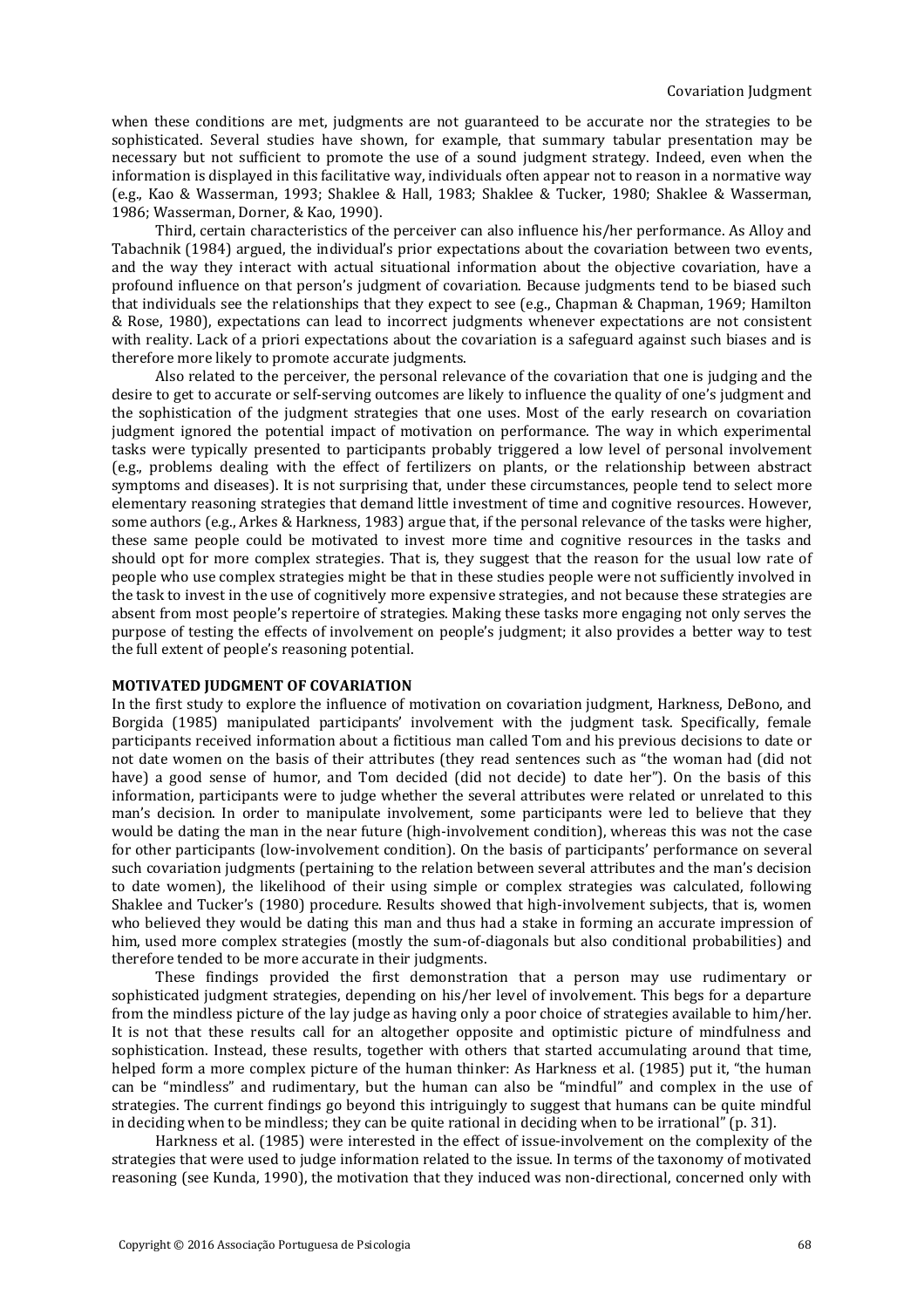accuracy. Because more complex strategies generally lead to more accurate judgments than simpler ones, the authors' hypothesis was straightforward: higher involvement leads to the use of complex judgment strategies. However, in other judgment scenarios, people may be motivated to prefer a certain outcome over another. These directional goals can induce a person to use either simple or complex strategies, depending on which one supports the desired conclusion, while feeling equally highly involved in both cases.

In recent studies, Mata and colleagues (Mata et al., 2013, 2015a, 2015b; see also Mata, Sôro, & Ferreira, 2011) have explored the influence of directional motives on the flexibility and sophistication of covariation judgment. In these studies, they asked participants to make judgments of covariation about which they had a preferred conclusion, and they manipulated the type of judgment strategy, simple or complex, that supported that conclusion. Results showed that participants who were motivated to defend a conclusion strategically selected different types of judgment strategy depending on which type supported their preferred conclusion. In comparison to participants who were not motivated to defend any conclusion in particular, motivated participants were either more sophisticated or less sophisticated in their reasoning: When the correct judgment and underlying complex reasoning went against their preferred conclusion, motivated participants performed more poorly than control-participants, making incorrect judgments and using rudimentary forms of reasoning more often than the baseline. Therefore, motivated reasoning can lead people to think more poorly and make worse judgments. However, and more importantly, when only complex reasoning enabled motivated participants to defend their desired conclusions, they used complex strategies more often than control participants did and their judgments were more accurate. The fact that motivated participants outperformed control participants in the latter case provides evidence that motivation can lead people to do better than the somewhat cognitively miserly individual that was portrayed in previous research.

#### **CONCLUSIONS: HOW COMPETENT ARE WE AFTER ALL?**

The studies that were reviewed in this paper illustrate the mixed nature of the findings in the covariation judgment literature. Some studies indicate poor accuracy (e.g., Arkes & Harkness, 1983; Jenkins & Ward, 1965; Smedslund, 1963), whereas others indicate remarkable accuracy under favorable circumstances (e.g., Alloy & Abramson, 1979; Inhelder & Piaget, 1958; Seggie & Endersby, 1972; Ward & Jenkins, 1965). These same studies also disagree as to whether people use sophisticated or rudimentary judgment strategies. The answer to how accurate and sophisticated our judgments are is: it depends; it depends on characteristics of the task, the data, and the perceiver. And most likely, the variations of judgment accuracy that result from differences in these factors are mediated by variations in the strategies that are used to judge covariation (Shaklee, 1983).

Throughout the reviews that have been made about research on lay judgment of covariation, the individual has been depicted in remarkably different ways with regard to competence, reflecting the mixed nature and contradictions of the findings in this area. In a first influential review, Peterson and Beach (1967) concluded that the average person reasons as an "intuitive statistician". This flattering conclusion was probably the result of a seemingly auspicious start of this line of research (e.g., Inhelder & Piaget, 1958; Ward & Jenkins, 1965), but there were still only very few studies on this topic and they were far from being conclusive. A second popular review was the one made by Nisbett and Ross (1980), and here the individual gets demoted to a poor judge as they concluded that: "the layperson apparently does not understand intuitively the basic logic of the 2 X 2 contingency table. Perception of covariation in the social domain is largely a function of preexisting theories and only very secondarily a function of true covariation. In the absence of theories, people's covariation detection capacities are extremely limited" (p. 111). This harsh critique may have been exaggerated, relying on several studies that assessed judgment of covariation in demanding conditions (e.g., Jenkins & Ward, 1965; Smedlsund, 1963). Finally, reviews such as Crocker's (1981), Shaklee's (1983), or Alloy and Tabachnik's (1984) draw a less extreme image than Nisbett and Ross's, but at the same time they are not as enthusiastic as Peterson and Beach's. In this third picture, even though the individual is now seen as capable of accurate judgments whenever certain conditions are met, his/her judgment is generally deficient, sometimes even when those conditions are met (e.g., Shaklee & Wasserman, 1986).

Overall, it is safe to conclude that, even though different types of strategies are within most people's reach, ranging from the more elementary to the more sophisticated, people do not often use the more complex ones. In the initial research on covariation judgment, this was not clear, because the relationship between judgment accuracy and the adequacy of judgment strategies was not unequivocally established. As Shaklee argued (1983), in most of these initial studies, faulty strategies could produce the same accurate judgments as sophisticated strategies. When lay judgment was scrutinized with a diagnostic (rule-analysis) method, results demonstrated that "a majority of adults judge event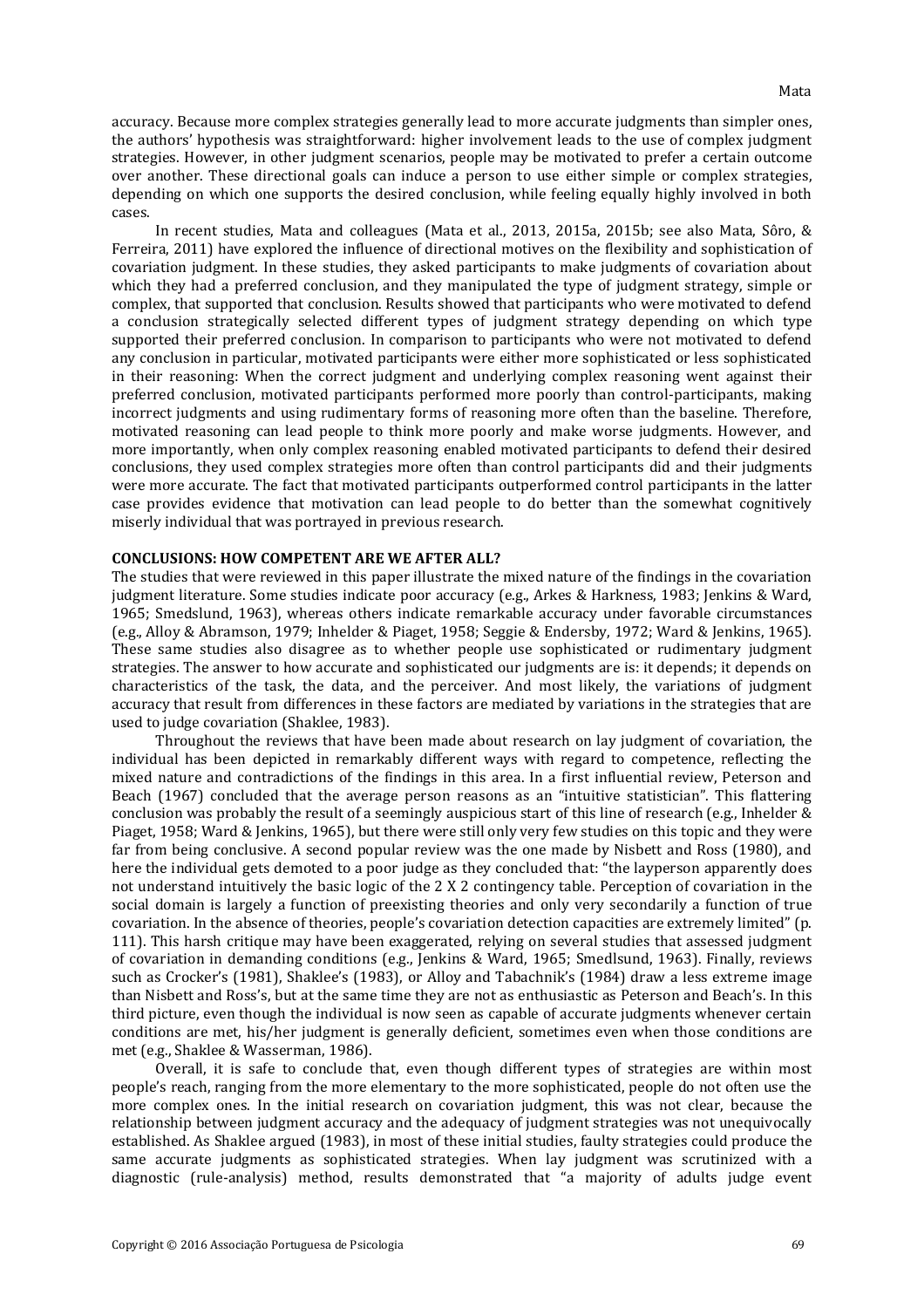covariations with faulty judgment rules, even under the best of judgment conditions" (Shaklee, 1983, p. 446).

This is not the place to discuss whether simple strategies are adaptive in that they provide an economic and effective basis for judgment across a variety of environments, or not. Others have made the case that a simple strategy such as A-B is an effective heuristic that leads to an accurate judgment in many environments (McKenzie, 1994), and that it might even be normative to give greater consideration to some cells than to others under certain circumstances (McKenzie & Mikkelsen, 2007). The purpose of this review was to determine just how sophisticated people are in general when judging covariation and the answer we came to was: often, not very sophisticated. The fact that people often display deficient judgment has implications for all those areas of psychology that were reviewed in the beginning of the paper. For example, people's perceptions and judgments of covariation between social groups and attributes are often statistically incorrect, as solidly demonstrated by research on illusory correlations (e.g., Hamilton & Gifford, 1976).

However, the image that we get from the lay judge is not simply one of relative unsophistication, but also one of flexibility. Shaklee argued that "the variety of rules evident in (her) results suggests that characterization of group judgment by any single rule would be inappropriate" (1983, p. 444). Relatedly, Arkes and Harkness (1983) stated that "in exploring how people make contingency estimates, we moved from expecting to isolate the modal strategy to appreciating the flexibility of the human contingency estimator" (p. 133). The flexibility and variety these authors speak of pertains to between-participants variability (i.e., some participants use complex judgment strategies whereas others use simple judgment strategies, perhaps due to differences in expertise or intellectual capacity). However, research on motivated judgment of covariation (Mata et al., 2013, 2015a, 2015b) found evidence of flexibility and variety in the judgment strategies that are used by *the same* people. This research found that people who wish to defend a certain conclusion are flexible in the way in which they reason about the data they are shown, using several judgment strategies depending on which supports their preferred conclusion. Importantly, when simpler forms of reasoning did not enable a favorable judgment, our participants resorted to complex ways of reasoning that most participants were not able to achieve in previous research.

Thus, this review ends on a positive note: Even though people often resort to simple judgment strategies that can lead to forming inaccurate judgments, they are also flexible and strategic in the judgment strategies that they use, and they can reason in sophisticated ways when they are motivated to do so.

#### **References**

- Allan, L. G. (1980). A note on measurements of contingency between two binary variables in judgment tasks. *Bulletin of the Psychonomic Society, 15*, 147-149.
- Allan, L. G., & Jenkins, H. M. (1980). The judgment of contingency and the nature of the response alternatives. *Canadian Journal of Psychology, 34*, 1-11. doi:10.1037/h0081013
- Alloy, L. B., & Abramson, L. Y. (1979). Judgment of contingency in depressed and nondepressed students: Sadder but wiser? *Journal of Experimental Psychology: General, 108*, 441-485. doi:10.1037//0096- 3445.108.4.441
- Alloy, L. B., & Tabachnik, N. (1984). Assessment of covariation by humans and animals: The joint influence of prior expectations and current situational information. *Psychological Review, 91*, 112-149. doi:10.1037/0033-295X.91.1.112
- Arkes, H. R., & Harkness, A. R. (1983). Estimates of contingency between two dichotomous variables. *Journal of Experimental Psychology: General, 112*, 117-135. doi:10.1037/0096-3445.112.1.117
- Averill, J. R. (1973). Personal control over aversive stimuli and its relationship to stress. *Psychological Bulletin, 80*, 286-303. doi:10.1037/h0034845
- Bandura, A. (1977). Self-efficacy: Toward a unifying theory of behavioral change. *Psychological Review, 84*, 191-215. doi:10.1037/0033-295X.84.2.191
- Benedict, J. O. (1991). Judgment of covariation in classical and instrumental conditioning contexts. *Bulletin of the Psychonomic Society, 29*, 457-459.
- Chapman, L. J., & Chapman, J. P. (1967). Genesis of popular but erroneous psychodiagnostic observations. *Journal of Abnormal Psychology, 72*, 193–204. doi:10.1037/h0024670
- Chapman, L. J., & Chapman, J. P. (1969). Illusory correlations as an obstacle to the use of valid psychodiagnostic tests. *Journal of Abnormal Psychology, 74*, 271-280. doi:10.1037/h0027592
- Crocker, J. (1981). Judgment of covariation by social perceivers. *Psychological Bulletin, 90*, 272-292. doi:10.1037/0033-2909.90.2.272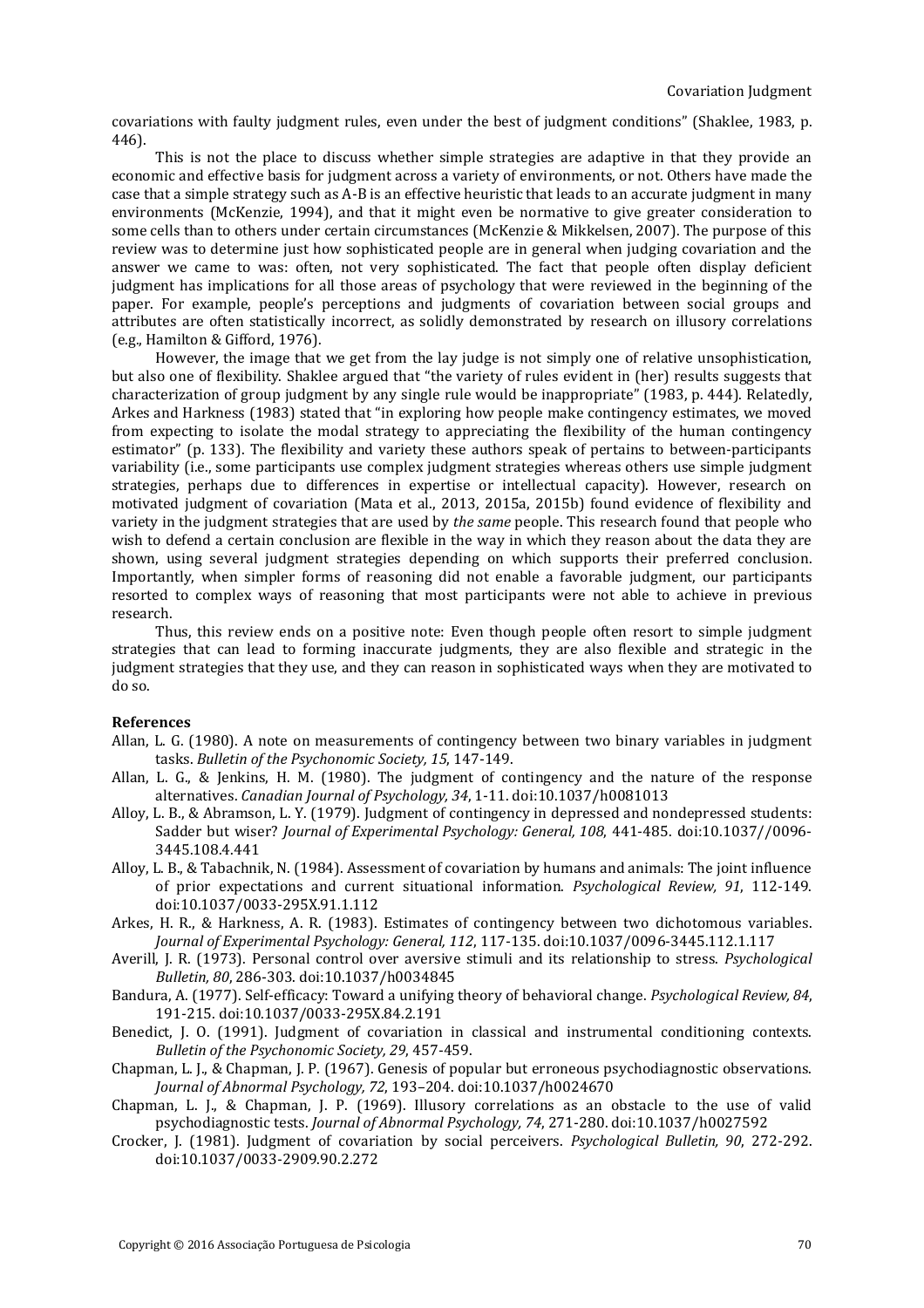- Crocker, J. (1982). Biased questions in judgment of covariation studies. *Personality and Social Psychology Bulletin, 8*, 214-220. doi:10.1177/0146167282082005
- Fiedler, K., & Freytag, P. (2004). Pseudocontingencies. *Journal of Personality and Social Psychology, 87*, 453-467. doi:10.1037/0022-3514.87.4.453
- Hamilton, D. L., & Gifford, R. (1976). Illusory correlations in interpersonal perception: A cognitive basis of stereotypic judgments. *Journal of Experimental Social Psychology, 12*, 392-407. doi:10.1016/S0022- 1031(76)80006-6
- Hamilton, D. L., & Rose, T. L. (1980). Illusory correlation and the maintenance of stereotypic beliefs. *Journal of Personality and Social Psychology, 39*, 832–845. doi:10.1037/0022-3514.39.5.832
- Hamilton, D. L., & Sherman, S. J. (1989). Illusory correlations: Implications for stereotype theory and research. In D. Bar-Tal, C. F. Graumann, A. W. Kruglanski, & W. Stroebe (Eds.), *Stereotypes and prejudice: Changing conceptions* (pp. 59-82). New York: Springer-Verlag. doi:10.1007/978-1-4612- 3582-8\_3
- Harkness, A. R., DeBono, K. G., & Borgida, E. (1985). Personal involvement and strategies for making contingency judgments: A stake in the dating game makes a difference. *Journal of Personality and Social Psychology, 49*, 22-32. doi:10.1037/0022-3514.49.1.22
- Hattori, M., & Oaksford, M. (2007). Adaptive non-interventional heuristics for covariation detection in causal induction: Model comparison and rational analysis. *Cognitive Science, 31*, 765-814. doi:10.1080/03640210701530755
- Hume, D. (1964). *Treatise of human nature* (edited by L. A. Selby-Bigge). London: Oxford University Press. (Original work published 1739)
- Inhelder, B., & Piaget, J. (1958). *The growth of logical thinking from childhood to adolescence.* New York: Basic Books. doi:10.1037/10034-000
- Jenkins, H. M., & Ward, W. C. (1965). Judgment of contingency between responses and outcomes. *Psychological Monographs, 79*, 1-17. doi:10.1037/h0093874
- Jennings, D. L., Amabile, T., & Ross, L. (1980). The intuitive scientist's assessment of covariation: Databased vs. theory-based judgments. In A. Tversky, D. Kahneman, & P. Slovic (Eds.), *Judgment under uncertainty: Heuristics and biases*. New York: Cambridge University Press.
- Kahneman, D., & Tversky, A. (1972). Subjective probability: A judgment of representativeness. *Cognitive Psychology, 3*, 430-454. doi:10.1016/0010-0285(72)90016-3
- Kao, S.-F., & Wasserman, E. A. (1993). Assessment of an information integration account of contingency judgment with examination of subjective cell importance and method of information presentation. *Journal of Experimental Psychology: Learning, Memory and Cognition, 19*, 1363–1386. doi:10.1037/0278-7393.19.6.1363
- Kelley, H. H. (1967). Attribution theory in social psychology. In D. Levine (Ed.), *Nebraska symposium on motivation* (Vol. 15). Lincoln, NE: University of Nebraska Press.
- Kunda, Z. (1990). The case for motivated reasoning. *Psychological Bulletin, 108*, 480-498. doi:10.1037/0033-2909.108.3.480
- Langer, E. J., & Rodin, J. (1976). The effects of choice and enhanced responsibility for the aged: A field experiment in an institutional setting. *Journal of Personality and Social Psychology, 34*, 191-198. doi:10.1037/0022-3514.34.2.191
- Levin, I. P., Wasserman, E. A., & Kao, S.-F. (1993). Multiple methods for examining the contributions of specific cell information to contingency judgments. *Organizational Behavior and Human Decision Processes, 55*, 228-250. doi:10.1006/obhd.1993.1032
- Mackintosh, N. J. (1974). *The psychology of animal learning*. London: Academic Press.
- Mata, A., Sherman, S. J., Ferreira, M. B., & Mendonça, C. (2015a). Strategic numeracy: Self-serving reasoning about health statistics. *Basic and Applied Social Psychology, 37*, 165-173. doi:10.1080/01973533.2015.1018991
- Mata, A., Garcia-Marques, L., Ferreira, M. B., & Mendonça, C. (2015b). Goal-driven reasoning overcomes cell D neglect in contingency judgments. *Journal of Cognitive Psychology, 27*, 238–249. doi:10.1080/20445911.2014.982129
- Mata, A., Ferreira, M. B., & Sherman, S. J. (2013). Flexibility in motivated reasoning: Strategic shifts of reasoning modes in covariation judgment. Social Cognition. 31. 465-481. reasoning modes in covariation judgment. *Social Cognition, 31*, 465–481. doi:10.1521/soco\_2012\_1004
- Mata, A., Sôro, J., & Ferreira, M. B. (2011). Raciocínio motivado: O caso do advogado intuitivo [Motivated reasoning: The case of the intuitive lawyer]. *In-Mind, 2*, 9–16.
- McKenzie, C. R. M. (1994). The accuracy of intuitive judgment strategies: Covariation assessment and Bayesian inference. *Cognitive Psychology, 26*, 209–239. doi:10.1006/cogp.1994.1007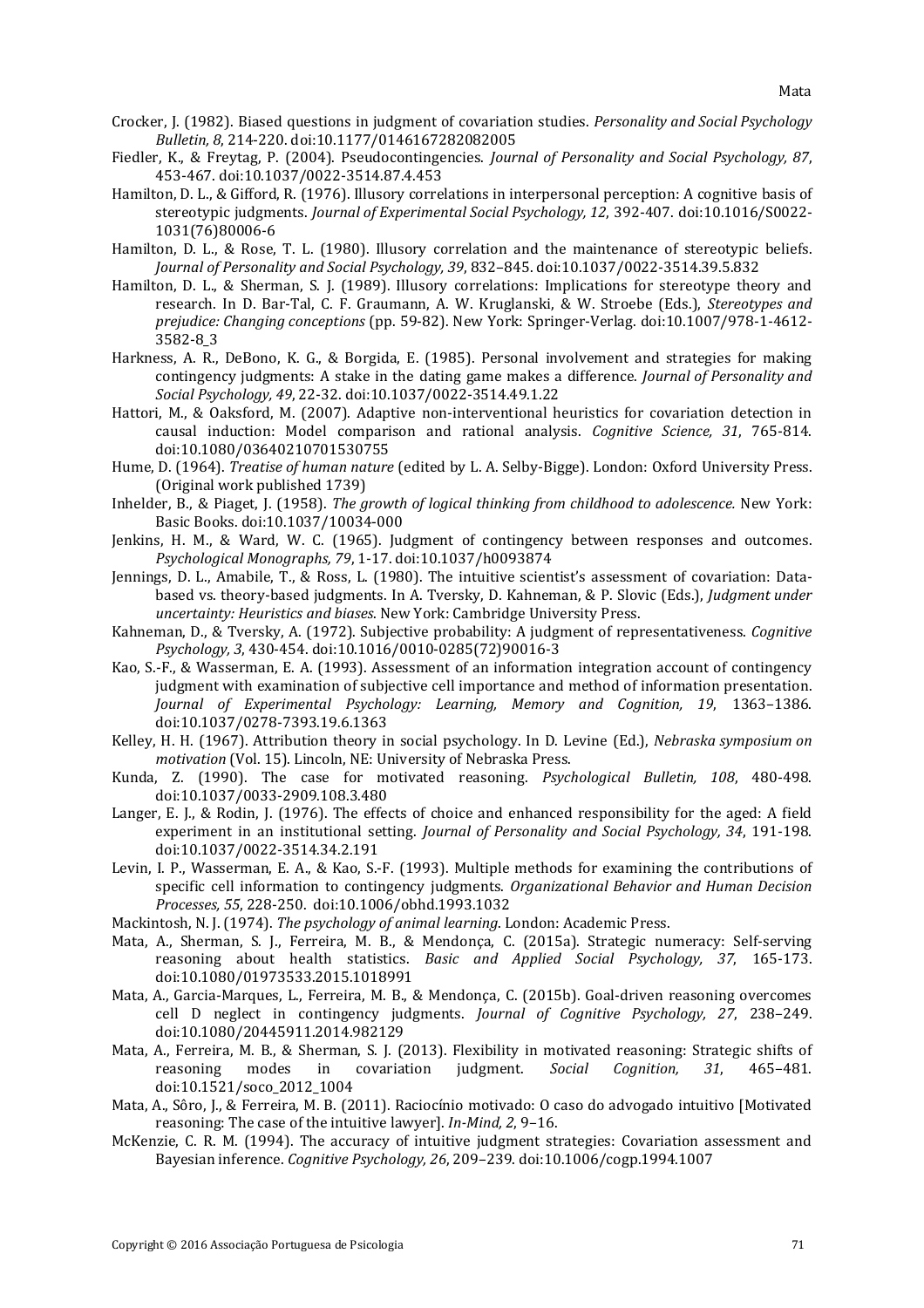- McKenzie, C. R., & Mikkelsen, L. A. (2007). A Bayesian view of covariation assessment. *Cognitive Psychology, 54*, 33–61. doi:10.1016/j.cogpsych.2006.04.004
- Mischel, W. (1973). Toward a cognitive social learning reconceptualization of personality. *Psychological Review, 80*, 252-283. doi:10.1037/h0035002
- Murdock, B. B. J. (1962). The serial position effect of free recall. *Journal of Experimental Psychology, 64*, 482–488. doi:10.1037/h0045106
- Newman, J., Wolff, W. T., & Hearst, E. (1980). The feature-positive effect in adult human subjects. *Journal of Experimental Psychology: Human Learning and Memory, 6*, 630–650. doi:10.1037/0278- 7393.6.5.630
- Nisbett, R. E., & Ross, L. (1980). *Human inference: Strategies and shortcomings of social judgment*. Englewood Cliffs, NJ: Prentice Hall. doi:10.2307/2184495
- Peterson, C. (1980). Recognition of noncontingency. *Journal of Personality and Social Psychology, 38*, 727- 734. doi:10.1037/0022-3514.38.5.727
- Peterson, C. R., & Beach, L. R. (1967). Man as an intuitive statistician. *Psychological Bulletin, 68*, 29-46. doi:10.1037/h0024722
- Rescorla, R. A., & Wagner, A. R. (1972). A theory of Pavlovian conditioning: Variations in the effectiveness of reinforcement and nonreinforcement. In A. H. Black & W. F. Prokasy (Eds.), *Classical conditioning: Vol. 2. Current theory and research* (pp. 64-99). New York: Appleton-Century-Crofts.
- Saffran, J. R., Aslin, R. N., & Newport, E. L. (1996). Statistical learning by 8-month-old infants. *Science, 274*, 1926-1928. doi:10.1126/science.274.5294.1926
- Seggie, J. L , & Endersby, H. (1972). The empirical implications of Piaget's concept of correlation. *Australian Journal of Psychology, 24*, 3-8. doi:10.1080/00049537208255778
- Seligman, M. (1975). *Helplessness.* San Francisco: Freeman.
- Shaklee, H. (1983). Human covariation judgment: Accuracy and strategy. *Learning and Motivation, 74*, 433-448. doi:10.1016/0023-9690(83)90026-7
- Shaklee, H., & Hall, L. (1983). Methods of assessing strategies for judging covariation between events. *Journal of Educational Psychology, 75*, 583-594. doi:10.1037/0022-0663.75.4.583
- Shaklee, H., & Mims, M. (1982). Sources of error in judging event covariations: Effects of memory demands. *Journal of Experimental Psychology: Learning, Memory, and Cognition, 8*, 208–224. doi:10.1037/0278-7393.8.3.208
- Shaklee, H., & Tucker, D. (1980). A rule analysis of judgments of covariation between events. *Memory & Cognition, 8*, 459-467. doi:10.3758/BF03211142
- Shaklee, H., & Wasserman, E. A. (1986). Judging interevent contingencies: Being right for the wrong reasons. *Bulletin of the Psychonomic Society, 24*, 91-94.
- Shanks, D. R., & Dickinson, A. (1987). Associative accounts of causality judgment. In G. H. Bower (Ed.), *The psychology of learning and motivation* (pp. 229-264), New York: Academic Press.
- Smedslund, J. (1963). The concept of correlation in adults. *Scandinavian Journal of Psychology, 4*, 165-173. doi:10.1111/j.1467-9450.1963.tb01324.x
- Snyder, M., & Swann, Jr., W. B. (1978). Hypothesis-testing process in social interaction. *Journal of Personality and Social Psychology, 36*, 1202–1212. doi:10.1037/0022-3514.36.11.1202
- Srull, T. K., & Wyer, R. S. (1979). The role of category accessibility in the interpretation of information about persons: Some determinants and implications. *Journal of Personality and Social Psychology, 37*, 1660-1672. doi:10.1037/0022-3514.37.10.1660
- Stanovich, K. E., & West, R. F. (1998). Individual differences in rational thought. *Journal of Experimental Psychology: General, 127*, 161-188. doi:10.1037/0096-3445.127.2.161
- Thompson, S. C. (1981). Will it hurt less if I can control it? A complex answer to a simple question. *Psychological Bulletin, 90*, 89-101. doi:10.1037/0033-2909.90.1.89
- Tversky, A., & Kahneman, D. (1971). Belief in the law of small numbers. *Psychological Review, 2*, 105-110. doi:10.1037/h0031322
- Tversky, A., & Kahneman, D. (1973). Availability: A heuristic for judging frequency and probability. *Cognitive Psychology, 5*, 207–232. doi:10.1016/0010-0285(73)90033-9
- Ward, W., & Jenkins, H. (1965). The display of information and the judgment of contingency. *Canadian Journal of Psychology, 19*, 231-241. doi:10.1037/h0082908
- Wason, P. C., & Johnson-Laird, P. N. (1972). *Psychology of reasoning: Structure and content*. London: Batsford.
- Wasserman, E. A., Dorner, W. W., & Kao, S.-F. (1990). Contributions of specific cell information to judgments to interevent contingency. *Journal of Experimental Psychology: Learning, Memory, and Cognition, 16*, 509-521. doi:10.1037/0278-7393.16.3.509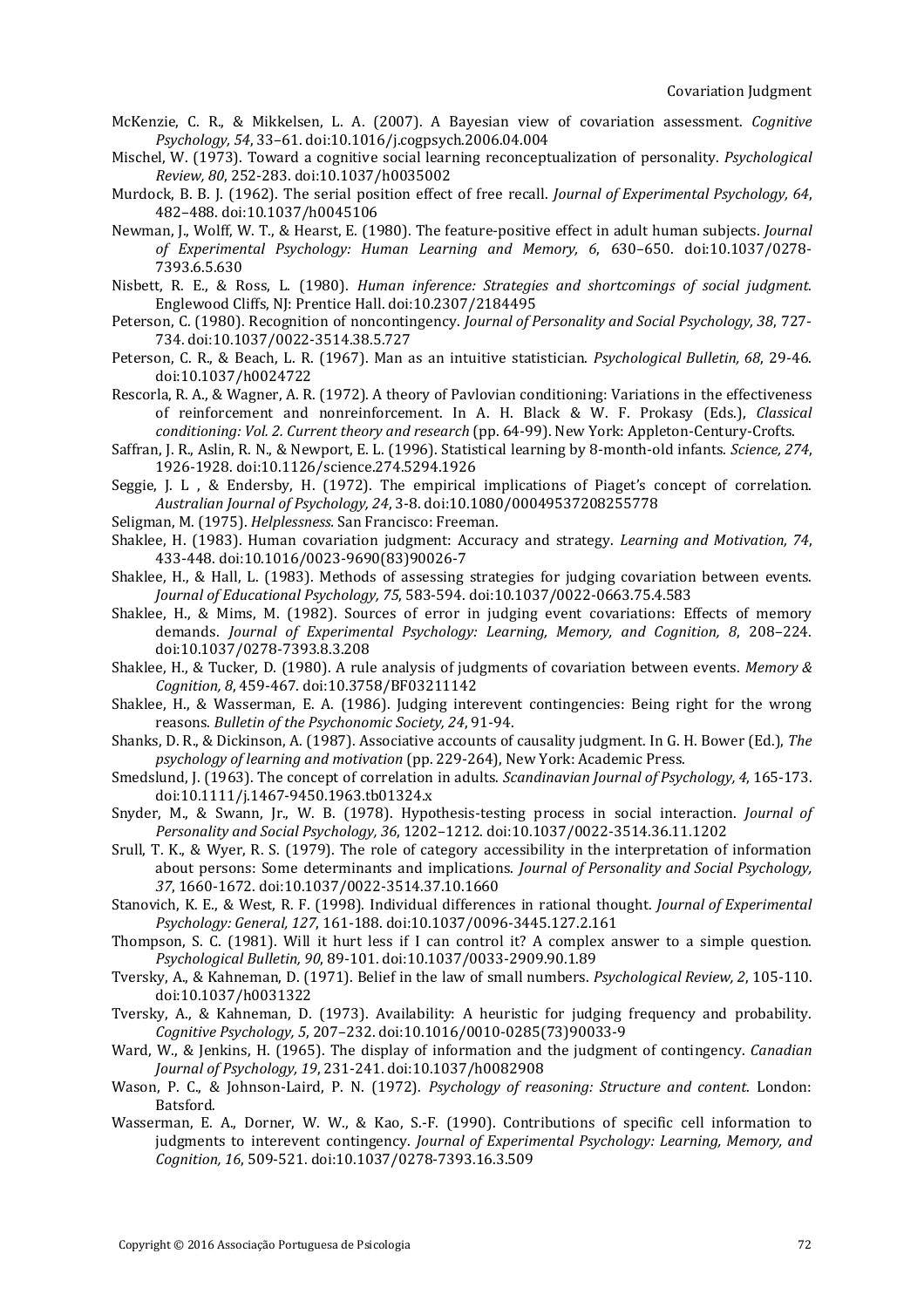White, P. A. (2003). Effects of wording and stimulus format on the use of contingency information in causal judgment. *Memory & Cognition, 31*, 231–242. doi:10.3758/BF03194382

Yates, J. F.*,* & Curley, S. P. (1986). Contingency judgment: Primacy effects and attention decrement*. Acta Psychologica, 62,* 293*-*302*.* doi:10.1016/0001-6918(86)90092-2

*Historial do artigo* Recebido 03/09/2015<br>Aceite 07/12/2015 Aceite 07/12/2015<br>Publicado 06/2016  $06/2016$